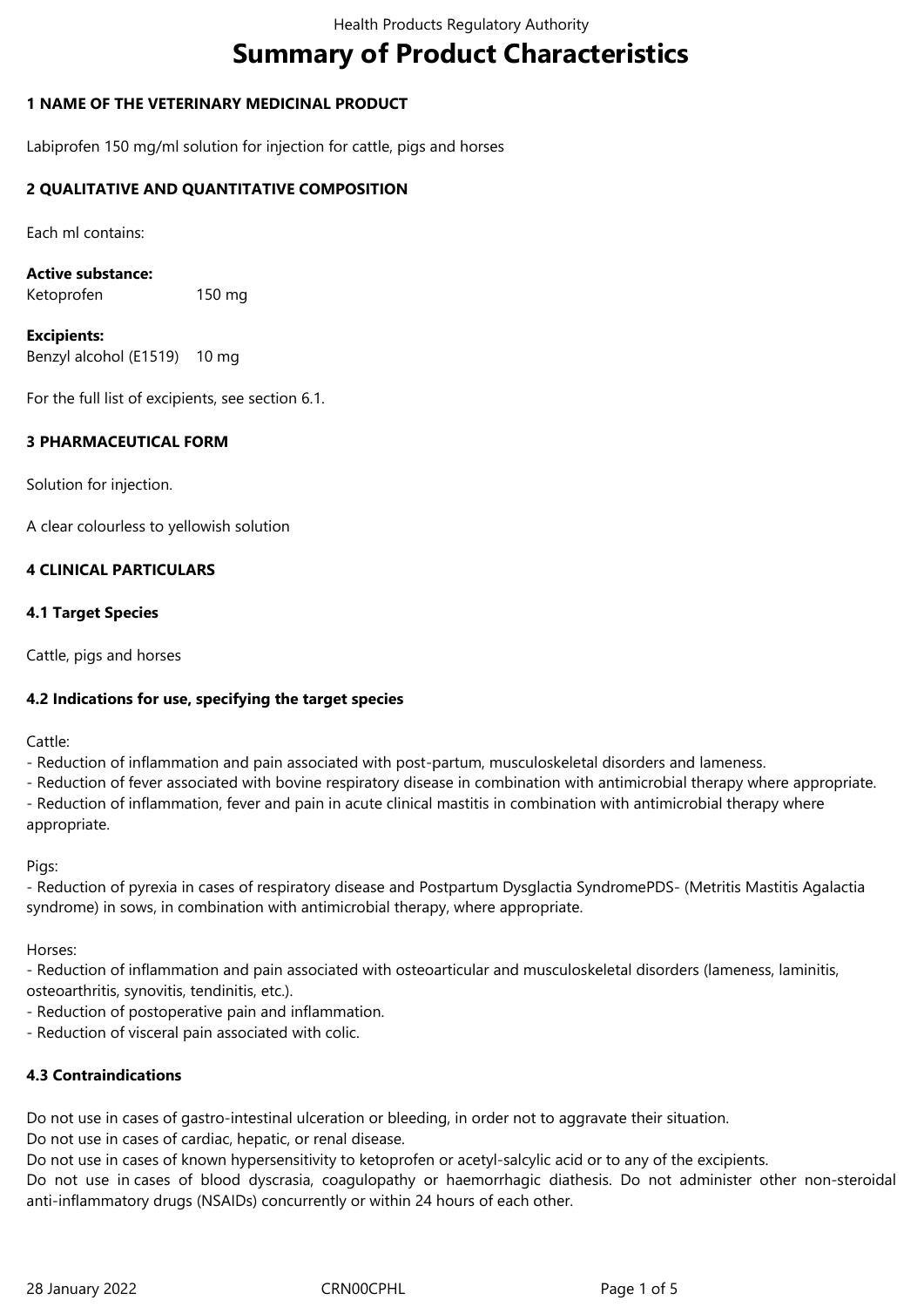# **4.4 Special warnings for each target species**

None.

## **4.5 Special precautions for use**

Special precautions for use in animals

Do not exceed the recommended dose. Do not exceed the recommended treatment period.

The use of ketoprofen is not recommended in foals less than one month of age.

When administering to animals of less than 6 weeks of age, ponies or in aged animals it is necessary to adjust the dose accurately as well as to perform a close clinical follow-up. Avoid intra-arterial injection.

Avoid use in any dehydrated, hypovolaemic or hypotensive animals as there is a potential risk of increased renal toxicity. Since gastric ulceration is a common finding in PMWS (Post-weaning Multisystemic Wasting Syndrome), the use of ketoprofen in pigs affected by this pathology is not recommended, in order not to aggravate their situation. In horses, avoid extravascular administration.

Special precautions to be taken by the person administering the veterinary medicinal product to animals

Hypersensitivity reactions (skin rash, urticaria) could occur. People with known hypersensitivity to the active substance or to any of the excipients should avoid contact with the veterinary medicinal product.

Avoid accidental self-injection. In case of accidental self-injection, seek medical advice immediately and show the package leaflet or the label to the physician.

Avoid contact with the skin, eyes and mucous membranes. In case of accidental skin, eye or mucous membrane contact, wash the affected area thoroughly with clean running water immediately. Seek medical advice if irritation persists. Wash hands after use.

## **4.6 Adverse reactions (frequency and seriousness)**

Intramuscular injection of ketoprofen can cause mild, transient, necrotic subclinical muscular lesions that gradually resolve in the days after completion of treatment. Administration in the neck region minimizes the extension and severity of these lesions.

In horses, transient local reactions, which disappeared after 5 days, were observed after one administration of the product at the recommended volume by extravascular route.

Due to the mechanism of action of ketoprofen, after repeated administrations, erosive and ulcerative lesions of the gastrointestinal tract may occur.

In common with all NSAIDs due to their action of inhibition of prostaglandins' synthesis, there can be the possibility in certain individuals of gastric or renal intolerance.

If side effects occur treatment must be stopped and the advice of a veterinarian should be sought.

## **4.7 Use during pregnancy, lactation or lay**

Pregnancy:

Studies in laboratory animals (rats, mice, rabbits) and cattle have not produced any evidence of adverse effects. Can be used in pregnant cows.

The safety of the veterinary medicinal product has not been established during pregnancy in sows and mares. Use only accordingly to the benefit-risk assessment by the responsible veterinarian.

#### Lactation:

Can be used in lactating cows and sows. The use is not recommended in lactating mares.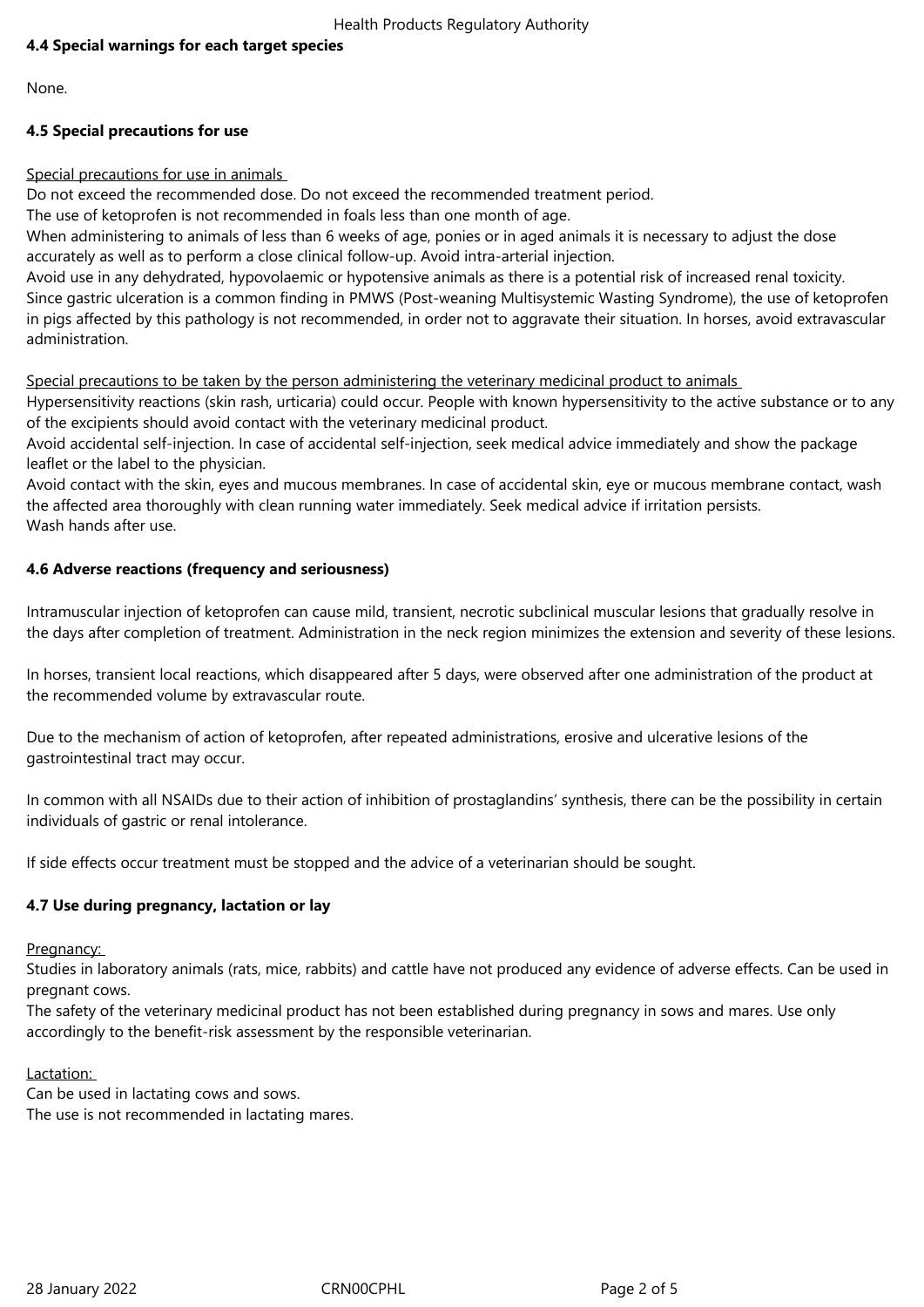#### Health Products Regulatory Authority

# **4.8 Interaction with other medicinal products and other forms of interactions**

- Concurrent administration of diuretics or potentially nephrotoxic drugs should be avoided since there is an increase of renal disturbances, including renal failure. This is secondary to the diminished blood flow caused by the inhibition of prostaglandins synthesis.

- Do not administer other non-steroidal anti-inflammatory drugs (NSAIDs), corticosteroids, anticoagulants or diuretics concurrently or within 24 hours of administration of the product since the risk of gastrointestinal ulceration and other adverse reactions may be exacerbated.

- The treatment free period should however take into account the pharmacological properties of the products used previously. - Ketoprofen is highly bound to plasma proteins and may compete with other highly bound drugs which can lead to toxic effects.

#### **4.9 Amounts to be administered and administration route**

Intramuscular or intravenous use.

- Cattle:

3 mg ketoprofen/kg body weight, i.e. 1ml of product per 50 kg body weight/ day, administered via the intravenous or intramuscular route, preferably in the neck region.

The duration of treatment is 1-3 days, and should be established according to the severity and duration of symptoms.

- Pigs:

3 mg of ketoprofen/kg body weight i.e. 1 ml of the product per 50 kg body weight/ day, administered via the intramuscular route on a single occasion. Depending on the response observed and based on the benefit-risk analysis by the responsible veterinarian treatment may be repeated at intervals of 24 hours for a maximum of three treatments. Each injection should be given at a different site.

- Horses:

2.2 mg of ketoprofen/kg body weight, i.e. 0.75 ml of the product. per 50 kg body weight/ day, administered via the intravenous route.

The duration of treatment is 1-5 days, and should be established according to the severity and duration of symptoms. In the case of colic one injection is normally sufficient. A second administration of ketoprofen requires a clinical re-examination.

## **4.10 Overdose (symptoms, emergency procedures, antidotes), if necessary**

Overdose with non-steroidal anti-inflammatory drugs can lead to gastro-intestinal ulceration, loss of proteins, hepatic and renal impairment.

In tolerance studies performed in pigs, up to 25% of the animals treated at three times the maximum recommended dose (9 mg/kg bw) for three days or at the recommended dose (3 mg/kg bw) for triple the maximum recommended time (9 days) showed erosive and/or ulcerative lesions in both the aglandular (pars oesophagica) and glandular parts of the stomach. Early signs of toxicity include loss of appetite and pasty faeces or diarrhoea.

The intramuscular administration of the product to cattle, at up to 3 times the recommended dose or for 3 times the recommended duration of the treatment (9 days) did not result in clinical signs of intolerance. However, inflammation as well as necrotic subclinical lesions were detected at the injection site of the treated animals as well as an increase in CPK levels. The histopathological examination showed erosive or ulcerative abomasal lesions related to both dosage regimes.

Horses have been found to tolerate intravenous dosages of ketoprofen up to 5 times the recommended dose for three times the recommended duration (15 days) with no evidence of toxic effects.

If clinical signs of overdose are observed, there is no specific antidote, therefore symptomatic treatment should be initiated.

## **4.11 Withdrawal period(s)**

Cattle: Meat and offal: 2 days Milk: zero hours

28 January 2022 CRN00CPHL Page 3 of 5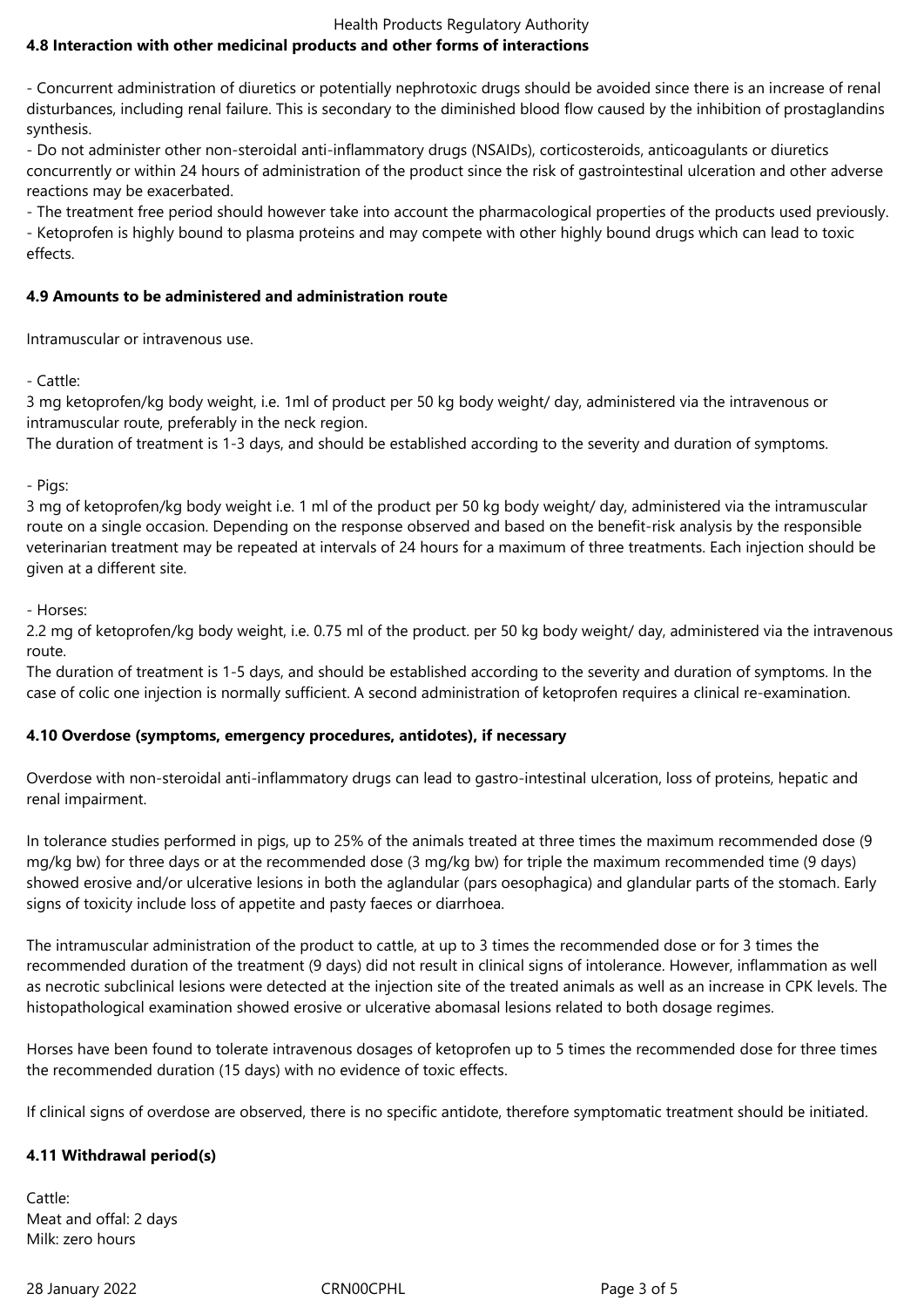Horses: Meat and offal: 1 day Milk: Not authorised for use in mares producing milk for human consumption

Pig: Meat and offal: 3 days

# **5 PHARMACOLOGICAL or IMMUNOLOGICAL PROPERTIES**

Pharmacotherapeutic group: Anti-inflammatory and Antirheumatic Products, Non-Steroids, Propionic acid derivatives, ATC vet code: QM01AE03

## **5.1 Pharmacodynamic properties**

Ketoprofen, 2-(phenyl 3-benzoyl) propionic acid is a non-steroidal anti-inflammatory drug belonging to the arylpropionic acid group. The primary mechanism of action for ketoprofen is considered to be inhibition of the cyclooxygenase pathway of arachidonic acid metabolism, leading to decreased production of inflammatory mediators, such as prostaglandins and thromboxanes. This mechanism of action results in its anti-inflammatory, anti-pyretic and analgesic activity. These properties are also attributed to its inhibiting effect on bradykinin and superoxide anions together with its stabilizing action on lysosomal membranes.

The anti-inflammatory effect is enhanced by the conversion of the (R)-enantiomer to (S)enantiomer. It is known that the (S)-enantiomer supports the ant-inflammatory effect of ketoprofen.

The maximum anti-inflammatory effects of ketoprofen occur at 4 hours after a dose and last for 24 hours, illustrating that the anti-inflammatory effects are not related to plasma concentrations in horses.

# **5.2 Pharmacokinetic particulars**

After intramuscular administration of the product (single dose of 3 mg ketoprofen/kg body weight), ketoprofen is rapidly absorbed, and has a high bioavailability.

Ketoprofen binds extensively to plasma proteins (>90%).

The concentrations of Ketoprofen are more sustained in inflammatory exudates than in plasma. It reaches high concentrations and persists in inflamed tissue, due to the fact that Ketoprofen is a weak acid. Ketoprofen is metabolized in the liver to inactive metabolites and it is excreted mainly in urine (primarily as glucuroconjugated metabolites) and, to a lesser extent, in faeces. Small amounts of ketoprofen can be detected in the milk of treated animals.

In cattle, following the intramuscular administration of the product (single dose of 3 mg ketoprofen/kg body weight), the active drug substance is rapidly absorbed, reaching its average  $C_{\text{max}}$  in plasma (mean value: 7.2 µg/ml) between 0.5 and 1 hour  $(t<sub>max</sub>)$  after initiation of treatment. The fraction of dose absorbed is very high (92.51 $\pm$ 10.9%).

Following the intravenous administration in cattle, elimination half-life (t<sub>1/2</sub>) is of 2.1 h. The distribution volume (Vd) of 0.41 L/kg, and plasma clearance (Cl) of 0.14 L/h/kg.

In pigs, following the intramuscular injection of a single dose of 3 mg/ketoprofen/kg body weight, the active drug substance is rapidly absorbed, reaching its average C<sub>max</sub> in plasma (mean value: 16 µg/ml) between 0.25 and 1.5h (t<sub>max</sub>) after initiation of the treatment. The fraction of dose absorbed is 84.7±33%.

Following the intravenous administration in pigs, elimination half-life ( $t_{1/2}$ ) is of 3.6 h. The distribution volume (Vd) of 0.15 L/kg, and plasma clearance (Cl) of 0.03 L/h/kg.

In horses Ketoprofen is 92.8% protein bound and it has a moderate Vd of approximately 0,5 L/kg and short plasma elimination half-lives of 1 to 1.5 hours. The active substance is hepatically metabolized by conjugation reactions, with only 25% of a dose eliminated as unchanged in urine.

## **6 PHARMACEUTICAL PARTICULARS**

# **6.1 List of excipients**

28 January 2022 CRN00CPHL Page 4 of 5 Benzyl alcohol (E1519) **Arginine** Citric acid monohydrate (for pH adjustment)